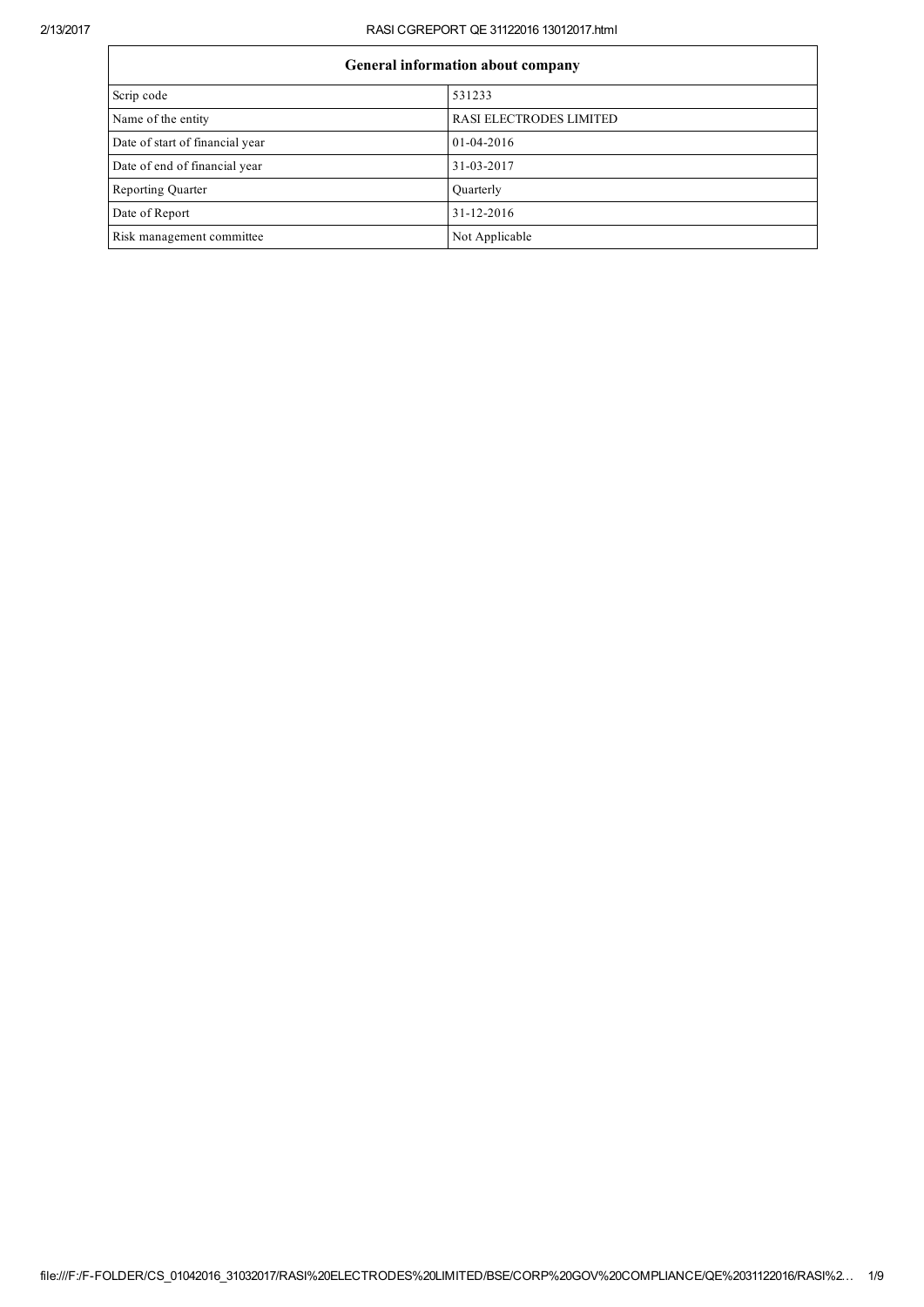| Annexure I                                                                              |  |  |
|-----------------------------------------------------------------------------------------|--|--|
| Annexure I to be submitted by listed entity on quarterly basis                          |  |  |
| I. Composition of Board of Directors                                                    |  |  |
| Disclosure of notes on composition of board of directors explanatory                    |  |  |
| Is there any change in information of board of directors compare to previous quarter No |  |  |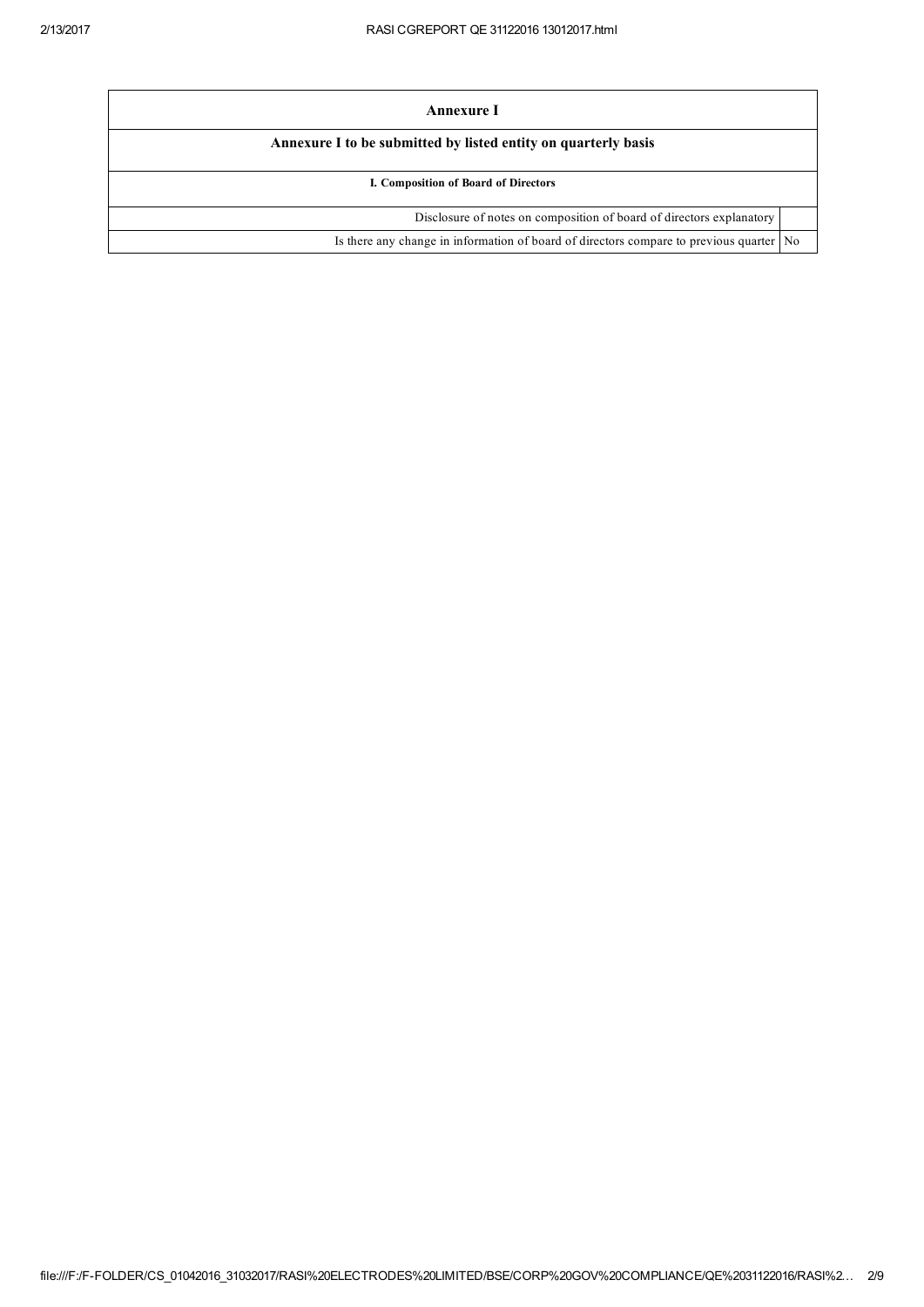| Annexure 1                                                                      |  |  |
|---------------------------------------------------------------------------------|--|--|
| <b>II. Composition of Committees</b>                                            |  |  |
| Disclosure of notes on composition of committees explanatory                    |  |  |
| Is there any change in information of committees compare to previous quarter No |  |  |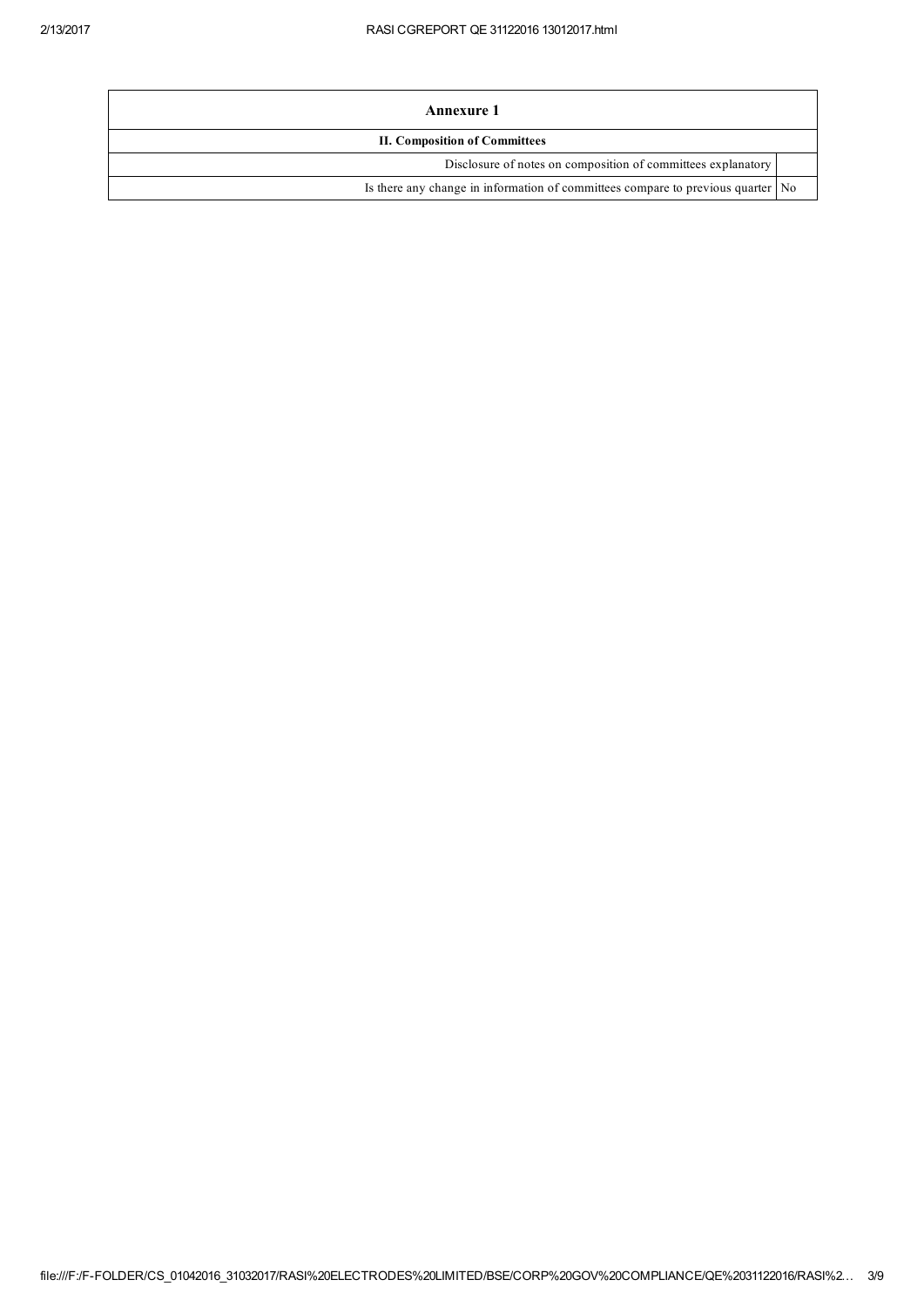|                | Annexure 1                                                       |                                                       |                                                                |  |  |
|----------------|------------------------------------------------------------------|-------------------------------------------------------|----------------------------------------------------------------|--|--|
|                | <b>Annexure 1</b>                                                |                                                       |                                                                |  |  |
|                | <b>III. Meeting of Board of Directors</b>                        |                                                       |                                                                |  |  |
|                | Disclosure of notes on meeting of board of directors explanatory |                                                       |                                                                |  |  |
| <b>Sr</b>      | $Date(s)$ of meeting (if any) in the<br>previous quarter         | Date(s) of meeting (if any) in the<br>current quarter | Maximum gap between any two consecutive (in<br>number of days) |  |  |
|                | 19-07-2016                                                       |                                                       |                                                                |  |  |
| $\overline{2}$ | 02-08-2016                                                       |                                                       | 13                                                             |  |  |
| 3              | 12-08-2016                                                       |                                                       | 9                                                              |  |  |
| 4              | 28-09-2016                                                       |                                                       | 46                                                             |  |  |
| 5              |                                                                  | 14-11-2016                                            | 46                                                             |  |  |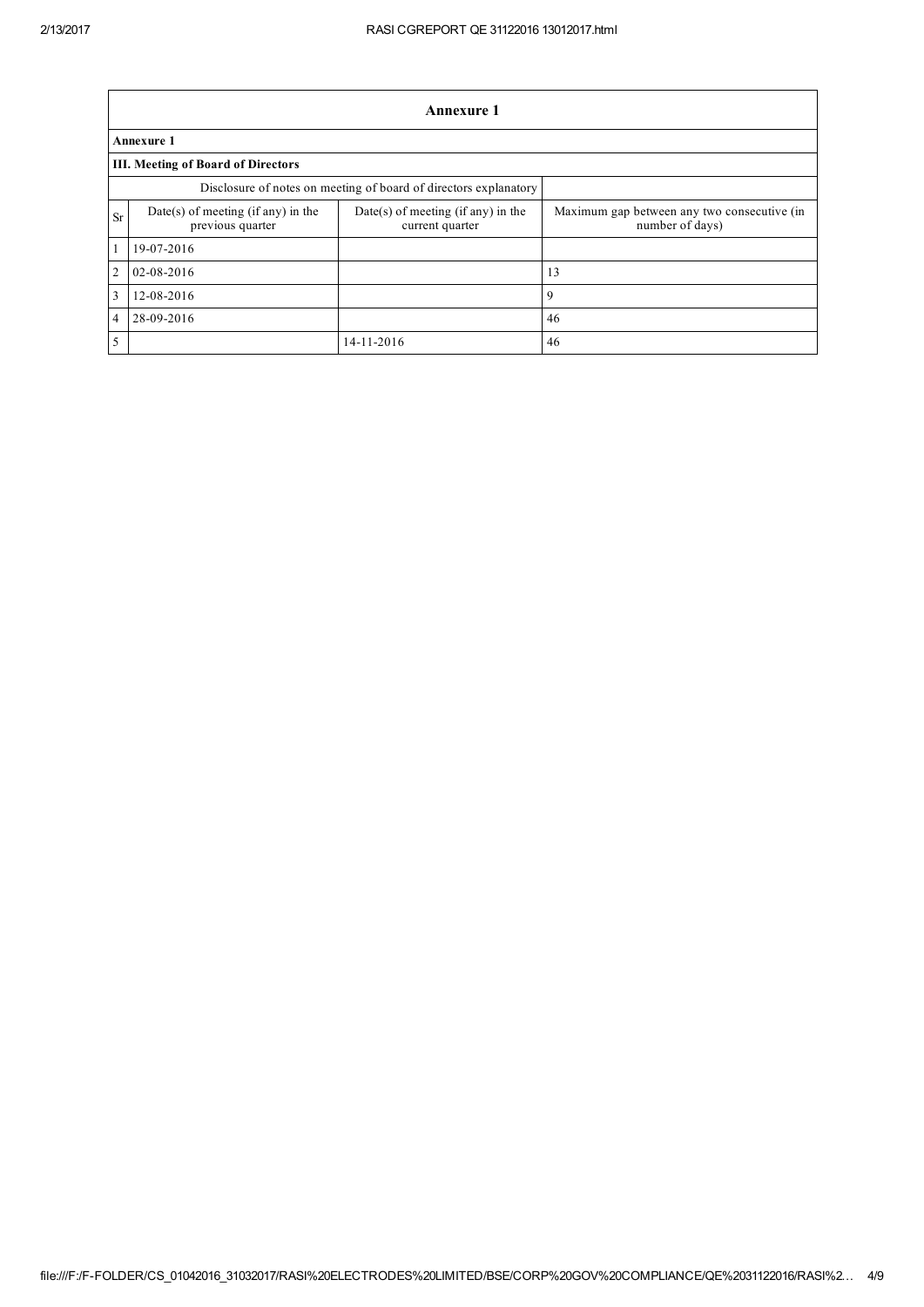|                | <b>Annexure 1</b>                         |                                                                     |                                                     |                                           |                                                                     |                                                                               |                               |
|----------------|-------------------------------------------|---------------------------------------------------------------------|-----------------------------------------------------|-------------------------------------------|---------------------------------------------------------------------|-------------------------------------------------------------------------------|-------------------------------|
|                | <b>IV. Meeting of Committees</b>          |                                                                     |                                                     |                                           |                                                                     |                                                                               |                               |
|                |                                           |                                                                     |                                                     |                                           |                                                                     | Disclosure of notes on meeting of committees explanatory                      |                               |
| <b>Sr</b>      | Name of<br>Committee                      | $Date(s)$ of meeting<br>of the committee in<br>the relevant quarter | Whether<br>requirement of<br>Ouorum met<br>(Yes/No) | Requirement<br>of Ouorum<br>met (details) | $Date(s)$ of meeting<br>of the committee in<br>the previous quarter | Maximum gap between<br>any two consecutive<br>meetings (in number of<br>days) | Name of<br>other<br>committee |
| 1              | Audit<br>Committee                        | 14-11-2016                                                          | Yes                                                 | All members<br>were present               | 12-08-2016                                                          | 93                                                                            |                               |
| $\overline{2}$ | Stakeholders<br>Relationship<br>Committee | 14-11-2016                                                          | Yes                                                 | All members<br>were present               | 12-09-2016                                                          | 62                                                                            |                               |
|                | Stakeholders<br>Relationship<br>Committee |                                                                     | Yes                                                 | All members<br>were present               | 29-08-2016                                                          | 13                                                                            |                               |
| 4              | Stakeholders<br>Relationship<br>Committee |                                                                     | Yes                                                 | All members<br>were present               | 12-08-2016                                                          | 17                                                                            |                               |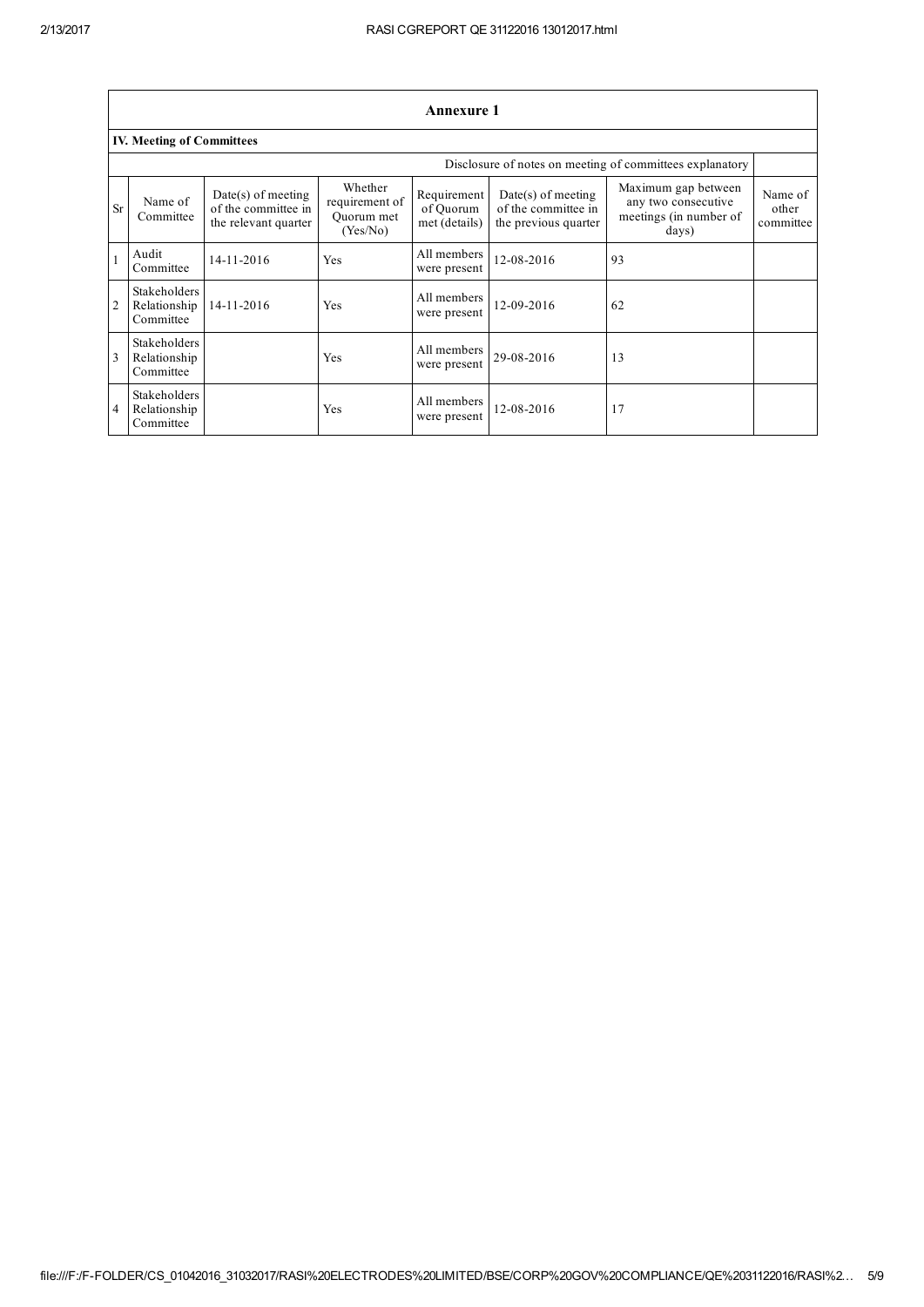|                                      | Annexure 1                                                                                                |                                  |                                                                    |  |  |
|--------------------------------------|-----------------------------------------------------------------------------------------------------------|----------------------------------|--------------------------------------------------------------------|--|--|
| <b>V. Related Party Transactions</b> |                                                                                                           |                                  |                                                                    |  |  |
|                                      | Subject                                                                                                   | Compliance status<br>(Yes/No/NA) | If status is "No" details of non-<br>compliance may be given here. |  |  |
|                                      | Whether prior approval of audit committee obtained                                                        | Yes                              |                                                                    |  |  |
| 2                                    | Whether shareholder approval obtained for material RPT                                                    | NA                               |                                                                    |  |  |
|                                      | Whether details of RPT entered into pursuant to omnibus approval<br>have been reviewed by Audit Committee | NA                               |                                                                    |  |  |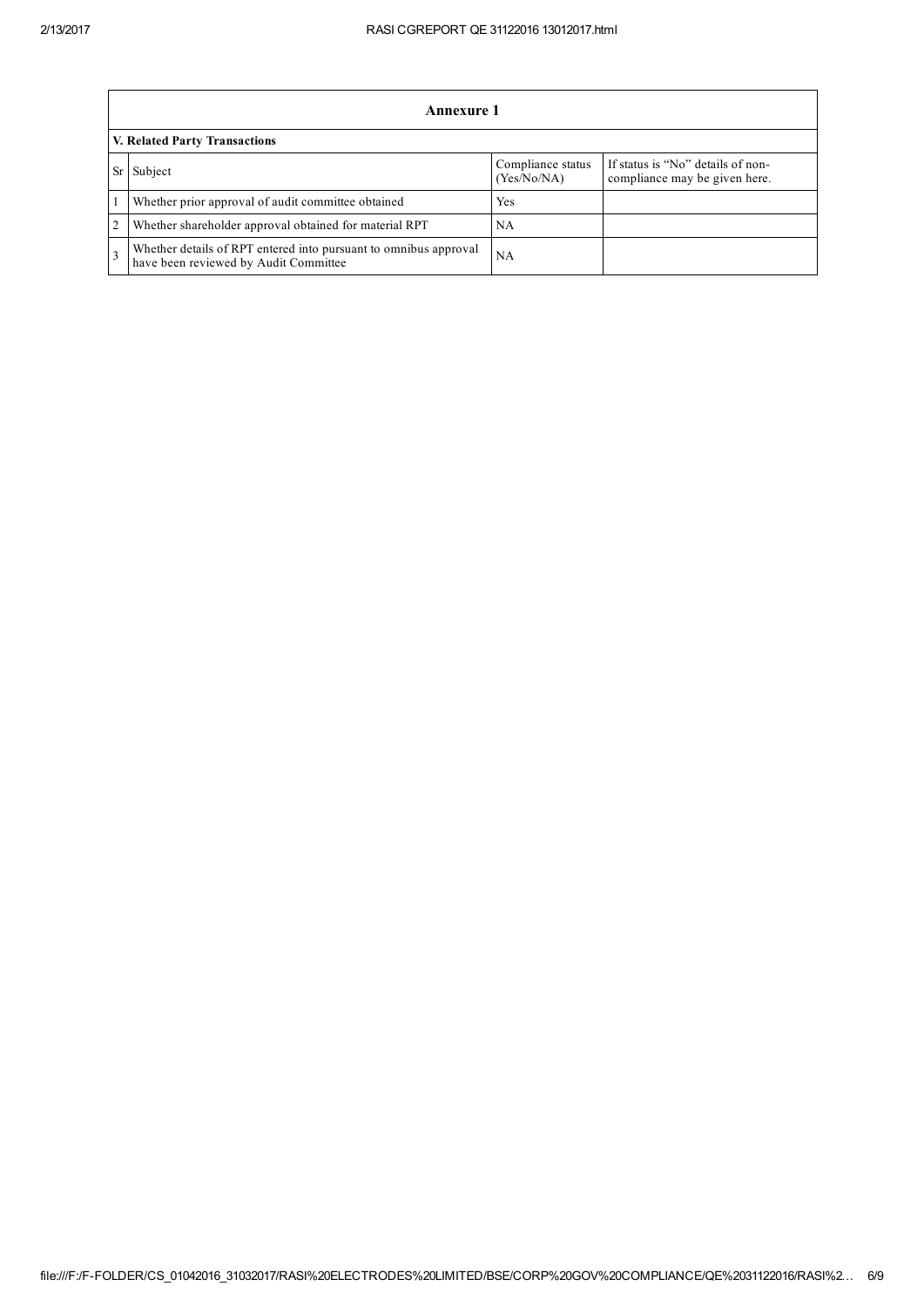|                          | <b>Annexure 1</b>                                                                                                                                                                                               |                                  |  |  |  |
|--------------------------|-----------------------------------------------------------------------------------------------------------------------------------------------------------------------------------------------------------------|----------------------------------|--|--|--|
|                          | <b>VI.</b> Affirmations                                                                                                                                                                                         |                                  |  |  |  |
| Sr                       | Subject                                                                                                                                                                                                         | Compliance<br>status<br>(Yes/No) |  |  |  |
|                          | The composition of Board of Directors is in terms of SEBI (Listing obligations and disclosure requirements)<br>Regulations, 2015                                                                                | Yes                              |  |  |  |
| $\mathfrak{D}$           | The composition of the following committees is in terms of SEBI(Listing obligations and disclosure requirements)<br>Regulations, 2015 a. Audit Committee                                                        | Yes                              |  |  |  |
| $\overline{\mathbf{3}}$  | The composition of the following committees is in terms of SEBI(Listing obligations and disclosure requirements)<br>Regulations, 2015. b. Nomination & remuneration committee                                   | Yes                              |  |  |  |
| 4                        | The composition of the following committees is in terms of SEBI(Listing obligations and disclosure requirements)<br>Regulations, 2015. c. Stakeholders relationship committee                                   | Yes                              |  |  |  |
| $\overline{\phantom{0}}$ | The composition of the following committees is in terms of SEBI(Listing obligations and disclosure requirements)<br>Regulations, 2015. d. Risk management committee (applicable to the top 100 listed entities) | NA                               |  |  |  |
| 6                        | The committee members have been made aware of their powers, role and responsibilities as specified in SEBI<br>(Listing obligations and disclosure requirements) Regulations, 2015.                              | Yes                              |  |  |  |
|                          | The meetings of the board of directors and the above committees have been conducted in the manner as specified<br>in SEBI (Listing obligations and disclosure requirements) Regulations, 2015.                  | Yes                              |  |  |  |
| 8                        | This report and/or the report submitted in the previous quarter has been placed before Board of Directors.                                                                                                      | Yes                              |  |  |  |